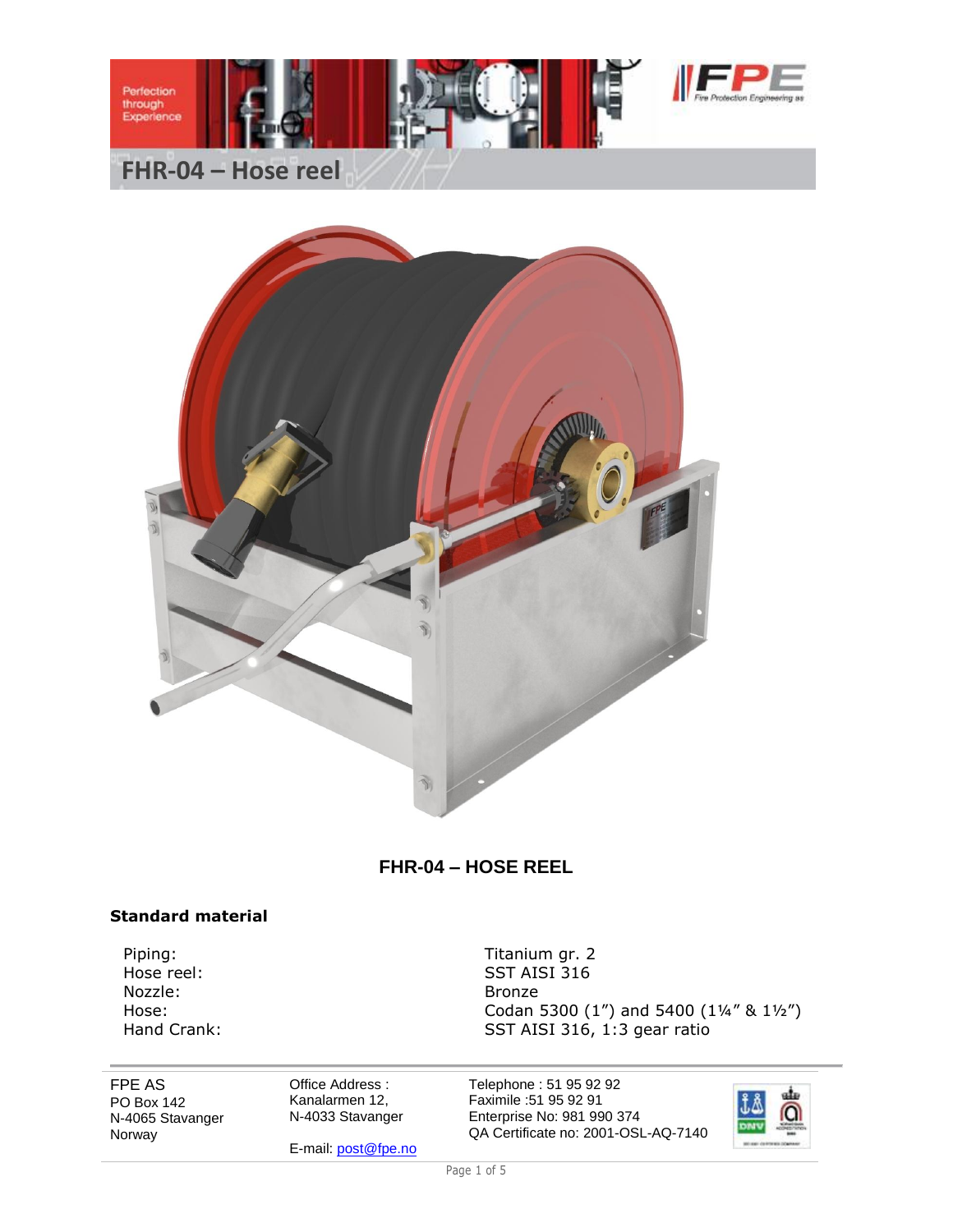

### **Installation**

Mount: Mount: Mount on high stand or inside cabinet.

### **Operation**

Open isolation valve, remove hose to required length, open nozzle.

## **Options**

| Piping:                  | • Cunifer CU 90/10 w/ Alubronze valve<br>• Super Duplex Stainless Steel |  |
|--------------------------|-------------------------------------------------------------------------|--|
| Pressure Control:        | • Restriction Orifice<br>• Pressure Control Valve                       |  |
| Pressure Indicators:     | • Project Preference                                                    |  |
| Cabinet:                 | • Insulation<br>• Heater (Zone 1 Certified)                             |  |
| Hose:                    | • Size and Length                                                       |  |
| Nozzle:                  | • Project Preference                                                    |  |
|                          |                                                                         |  |
| <b>Working pressure:</b> | 20 barg (290 psig)                                                      |  |
| Test pressure:           | 30 barg (435 psig)                                                      |  |

FPE AS PO Box 142 N-4065 Stavanger Norway

Office Address : Kanalarmen 12, N-4033 Stavanger

E-mail: post@fpe.no

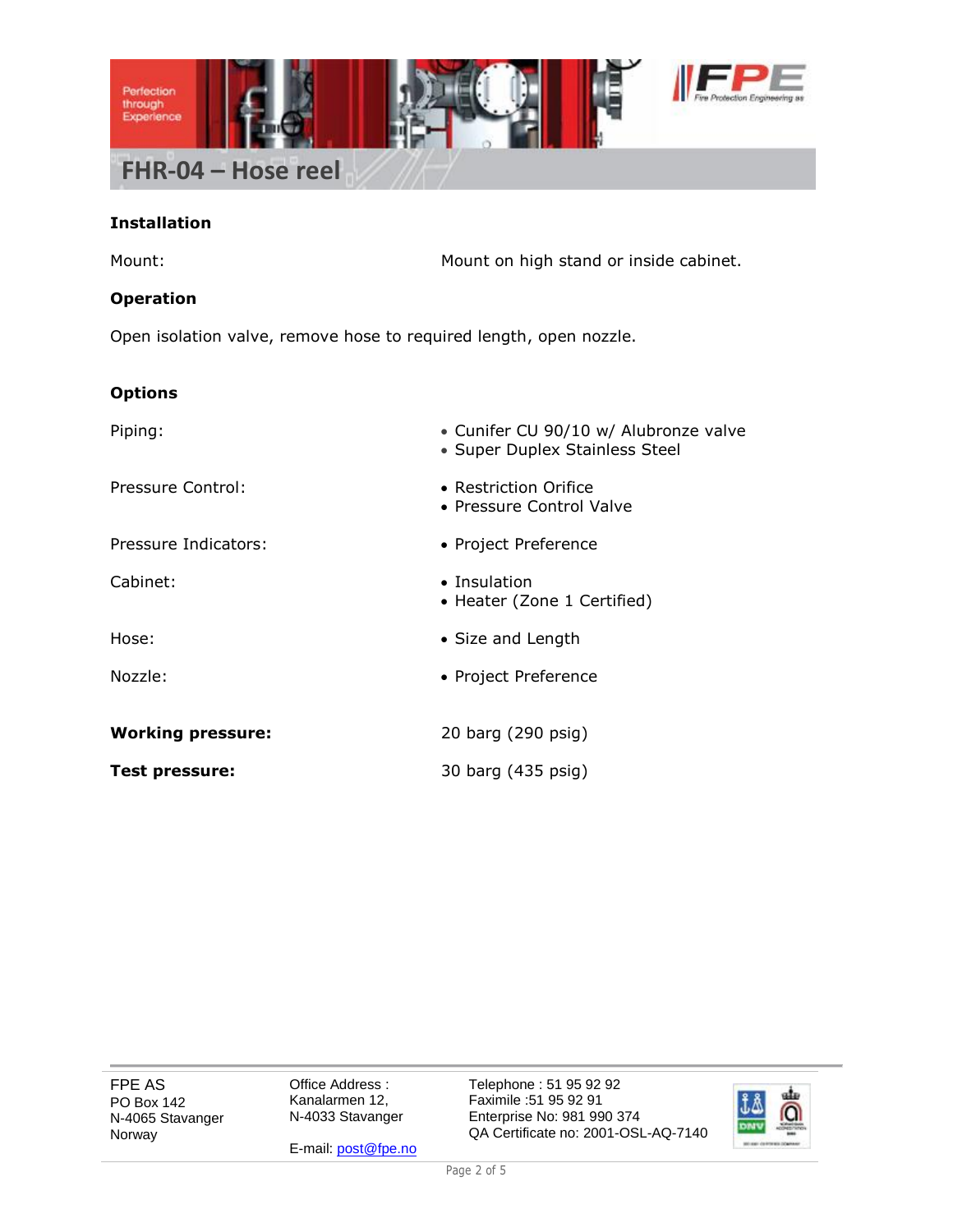

| Type                                              | Hose size $-$<br>length<br>(in x meter) | Overall<br>Length<br>mm) | Overall<br>Height<br>(mm) | Overall<br>Depth<br>(mm) | Dry<br>Weight<br>(kg) |  |  |
|---------------------------------------------------|-----------------------------------------|--------------------------|---------------------------|--------------------------|-----------------------|--|--|
| FHR-04-25                                         | $1 \times 30 - 60*$                     | 600                      | 695                       | 700                      | $60 - 85$             |  |  |
| FHR-04-32                                         | $1\frac{1}{4} \times 30 - 45^*$         | 600                      | 695                       | 700                      | $75 - 95$             |  |  |
| FHR-04-40                                         | $1\frac{1}{2} \times 30$                | 600                      | 695                       | 700                      | 80                    |  |  |
| * Hose length according to project's requirements |                                         |                          |                           |                          |                       |  |  |

**Table 1: FHR-04-XX Dimension and Weight Data**

## **Table 2: FHR-04-XX Flow Data**

| Hose reel Inlet Pressure | FHR-04-25         | FHR-04-32        | FHR-04-40        |
|--------------------------|-------------------|------------------|------------------|
|                          | $w/60$ gpm nozzle | w/ 95 gpm nozzle | w/ 95 gpm nozzle |
|                          |                   |                  |                  |
| barg (psig)              | lpm (gpm)         | lpm (gpm)        | lpm (gpm)        |
| 6(87)                    | 150 (40)          | 247 (65)         | 284 (75)         |
| 8(116)                   | 173 (46)          | 286 (76)         | 325 (86)         |
| 10 (145)                 | 194 (51)          | 320 (84)         | 360 (95)         |
| $\mathbf{N}$             |                   |                  |                  |

Notes:

1. Nozzle ratings imply XX gpm at 100 psi (7barg) nozzle inlet pressure.

2. Flow rate calculated using assumed piping and isolation valve assembly.

FPE AS PO Box 142 N-4065 Stavanger Norway

Office Address : Kanalarmen 12, N-4033 Stavanger

E-mail: post@fpe.no

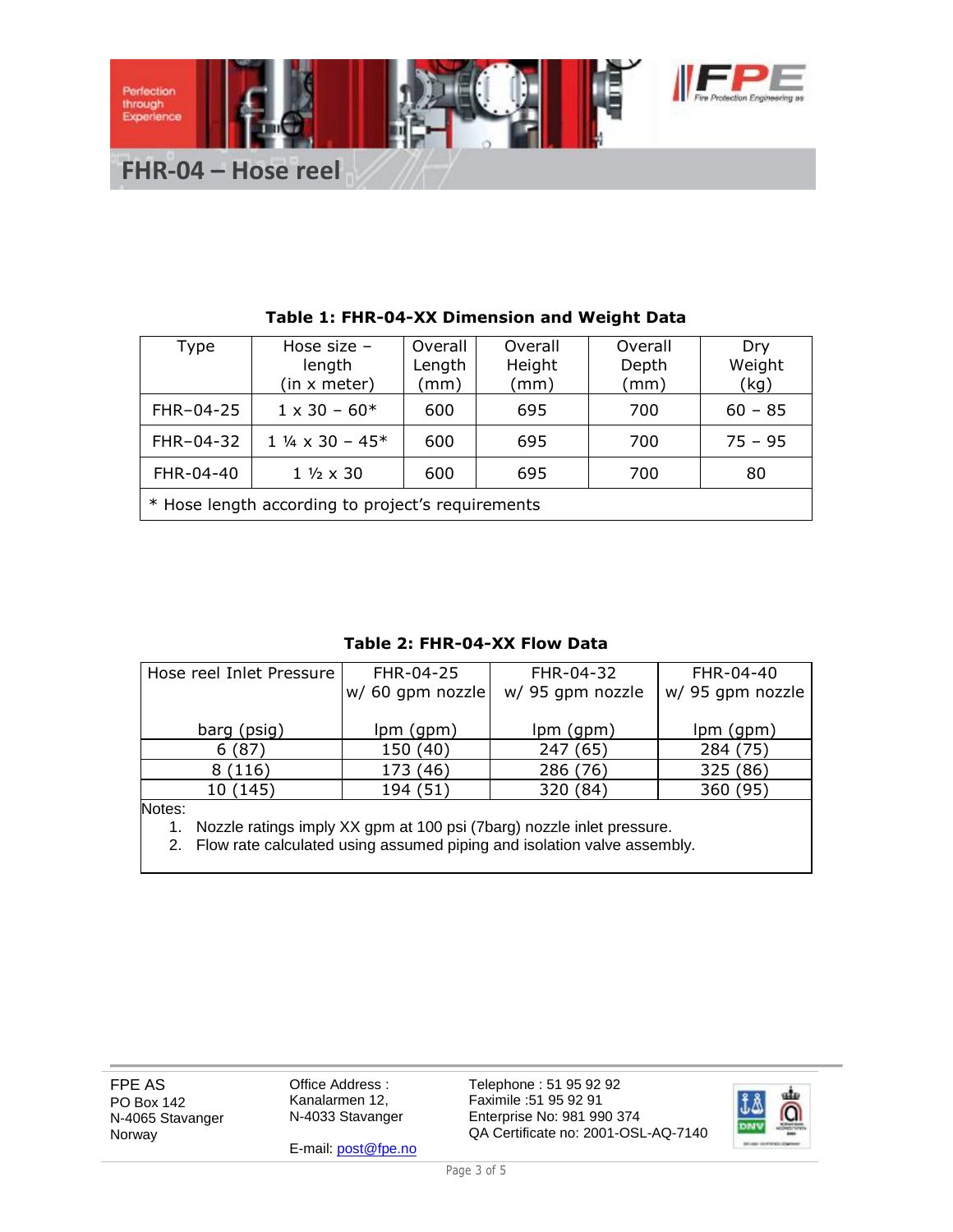

# **FHR-04 – Hose reel**



FPE AS PO Box 142 N-4065 Stavanger Norway

Office Address : Kanalarmen 12, N-4033 Stavanger

E-mail: post@fpe.no